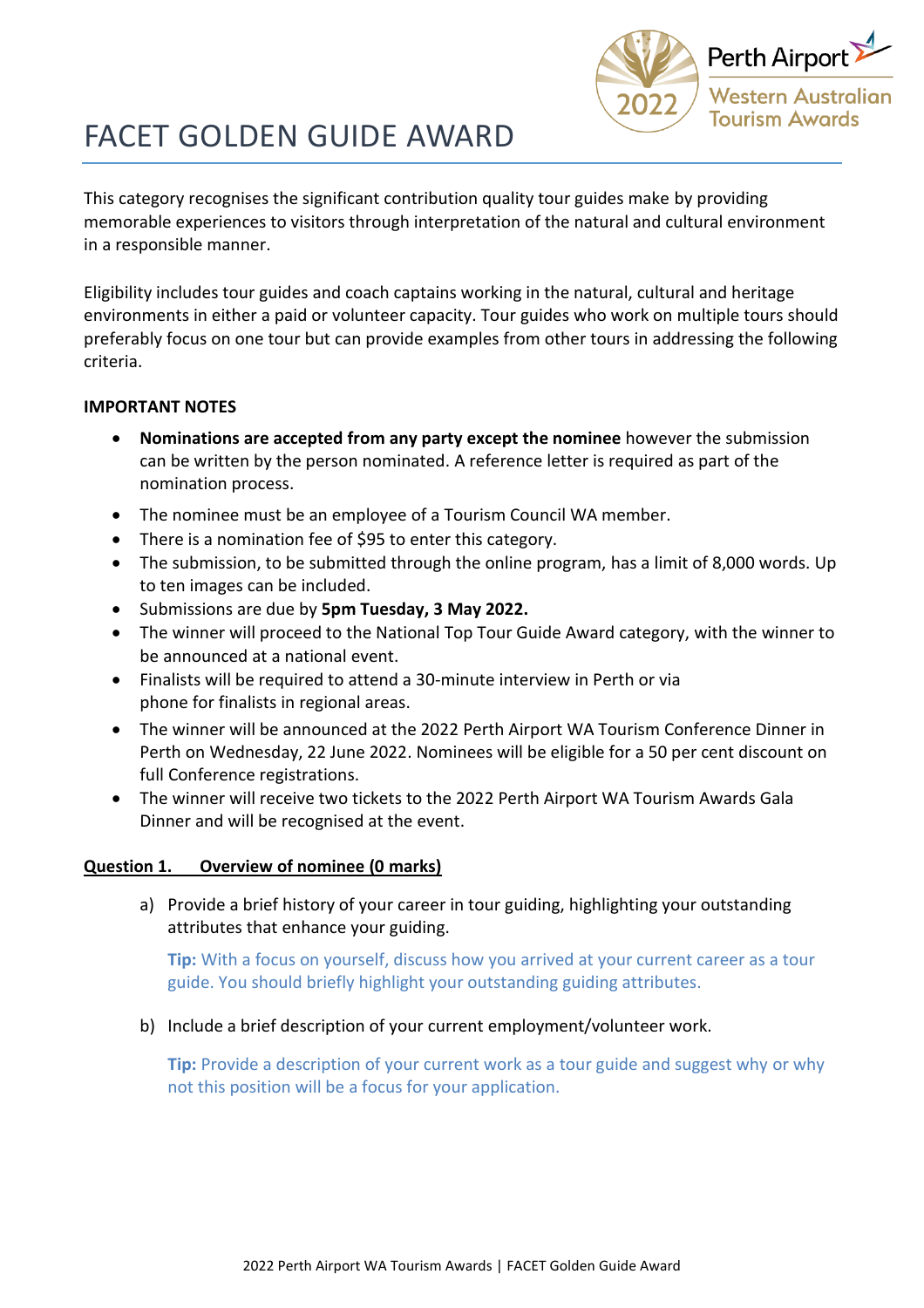

## **Question 2. Tour plan of nominee (30 marks)**

With reference to a recent tour you have developed and delivered:

a) Give details about the tour. Include information such as: type of tour, group size, location, duration, frequency, and the involvement of other people. (10%)

**Tip:** There are several parts to this question. Make sure you cover all of them.

Provide clear and concise details. The judges of this award may not have experienced your tour, therefore provide enough detail for them to get the picture. You can add images if you wish.

b) Give details of the objectives of the tour. What is the target audience and what messages and stories do you use to create the visitor experience? (20%)

**Tip:** This question begins to explore your unique and outstanding approach to guiding. Describe your target audiences and explain the key visitor experience you hope to achieve. Share your messages (themes) and stories you use to develop the message and explain how they combine to create the desired visitor experience.

*Note: Objectives are measurable, observable, realistic, clear, and specific. Themes are the take home message of your tour and should be able to be expressed in just one sentence.* 

### **Question 3. Tour delivery of nominee (30 marks)**

a) Give details of any innovations in design and presentation techniques that you use to create a special, distinctive, and memorable experience for clients. (15%)

**Tip:** There are two parts to this question. Both should be answered. You are encouraged to include both the use of aids and technology as well as creativity in presentation.

Design Innovation (5%)

- Special
- Distinctive
- Memorable

Innovative Presentation techniques (10%)

- Special
- Distinctive
- Memorable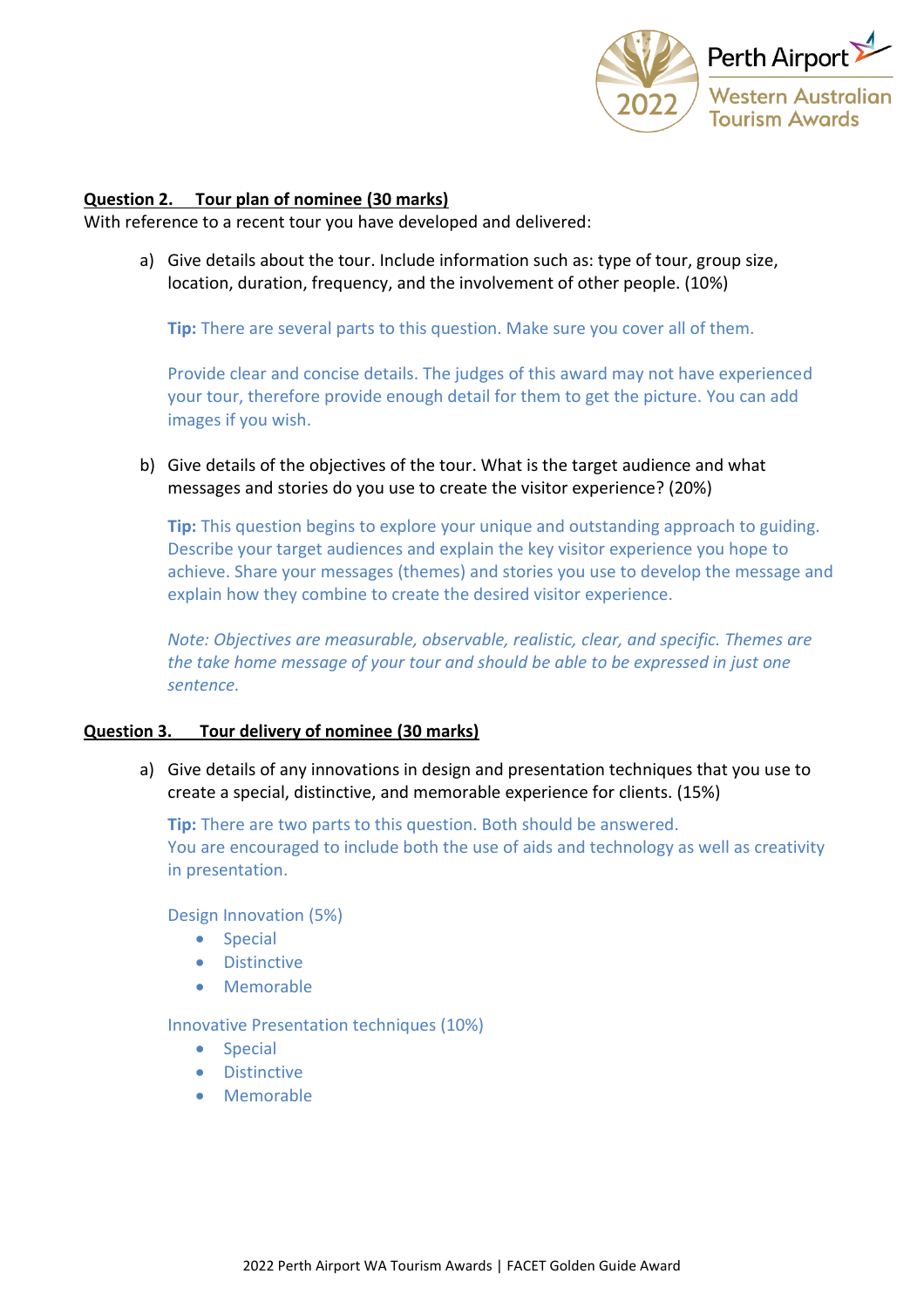

b) Give examples of how your tour promotes sustainability, with a focus on at least two of: cultural, social, or environmental approaches. (15%)

**Tip:** There are three parts to this question. Please respond to each part.

Sustainable tourism takes a triple bottom line approach with an aim to balance economic, social, and cultural and environmental needs. Provide a discussion showing how you as a tour guide support this approach. You could look at how you: (5%)

- Support the local economy
- Involve the local community in your tour
- Encourage visitors on your tour to be sustainable
- Promote sustainability for yourself and your business/organisation

Provide further details with a focus on two of the following: (5% each)

- Cultural approaches
- Social approaches
- Environmental approaches

#### **Question 4. Evaluation & Customer Service (30 marks)**

a) Explain how you evaluate and ensure a standard of quality in your customer service. Provide evidence of customer satisfaction e.g. letters of appreciation, visitor book comments, surveys etc. (10%)

**Tip:** In terms of feedback, please provide specific examples, supported with evidence. Your evaluation may include:

- Surveys
- Observation
- Customer history
- Data collection
- Customer feedback
- Mystery shoppers/unscheduled check-ups
- Discussing feedback at regular meetings and actioning
- Complaint handling procedures